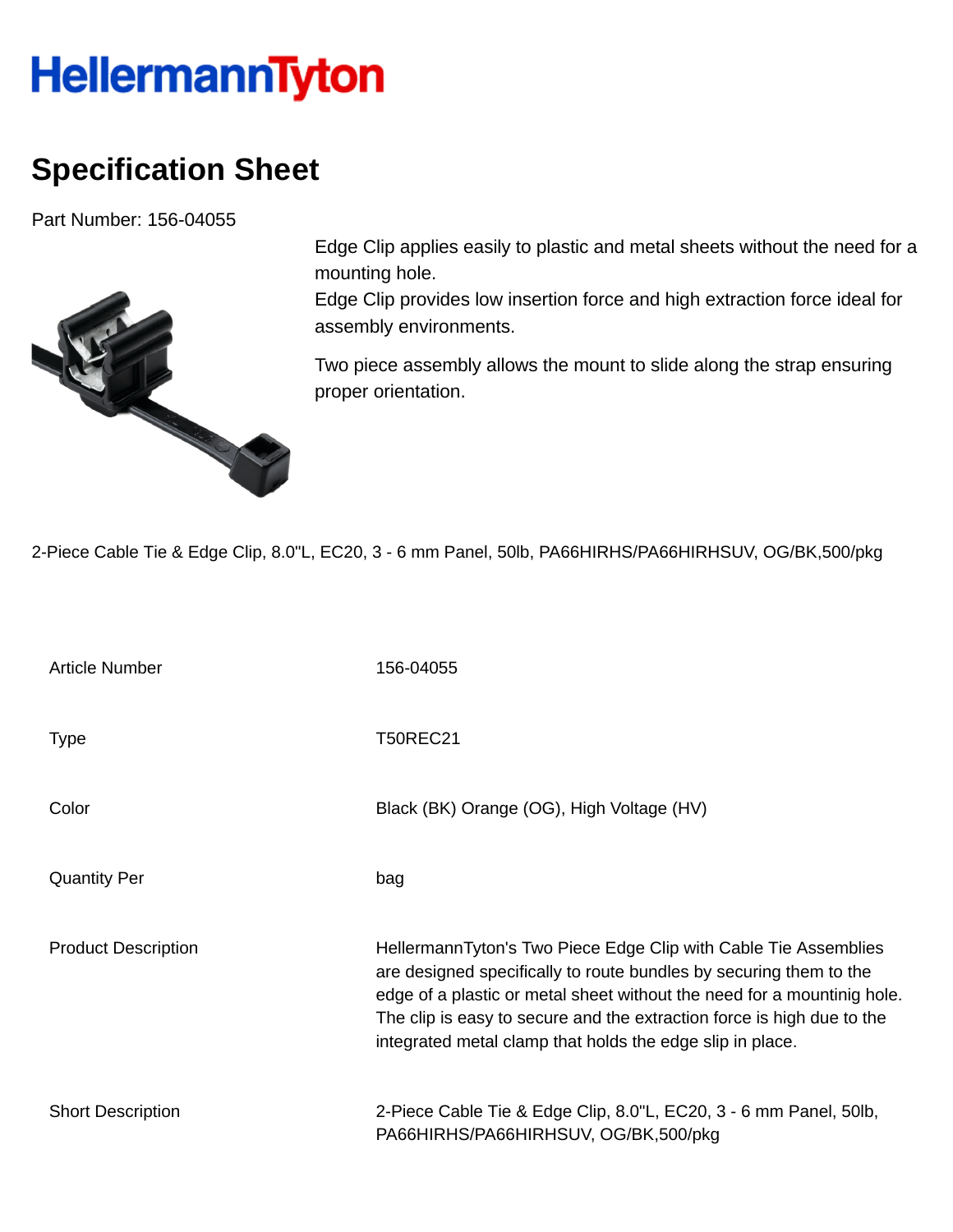| Minimum Tensile Strength (Imperial)   | 50.0                              |
|---------------------------------------|-----------------------------------|
| Minimum Tensile Strength (Metric)     | 225                               |
| Length L (Imperial)                   | 8.0                               |
| Length L (Metric)                     | 200.0                             |
| <b>Fixation Method</b>                | EdgeClip, top, assembled, 2 piece |
| <b>Identification Plate Position</b>  | none                              |
| Variant                               | <b>Inside Serrated</b>            |
| Width W (Imperial)                    | 0.18                              |
| Width W (Metric)                      | 4.6                               |
| <b>Bundle Diameter Min (Imperial)</b> | 0.04                              |
| <b>Bundle Diameter Min (Metric)</b>   | 1.0                               |
| <b>Bundle Diameter Max (Imperial)</b> | 1.77                              |
| <b>Bundle Diameter Max (Metric)</b>   | 45.0                              |
| Height H (Imperial)                   | 0.05                              |
| Height H (Metric)                     | 1.2                               |